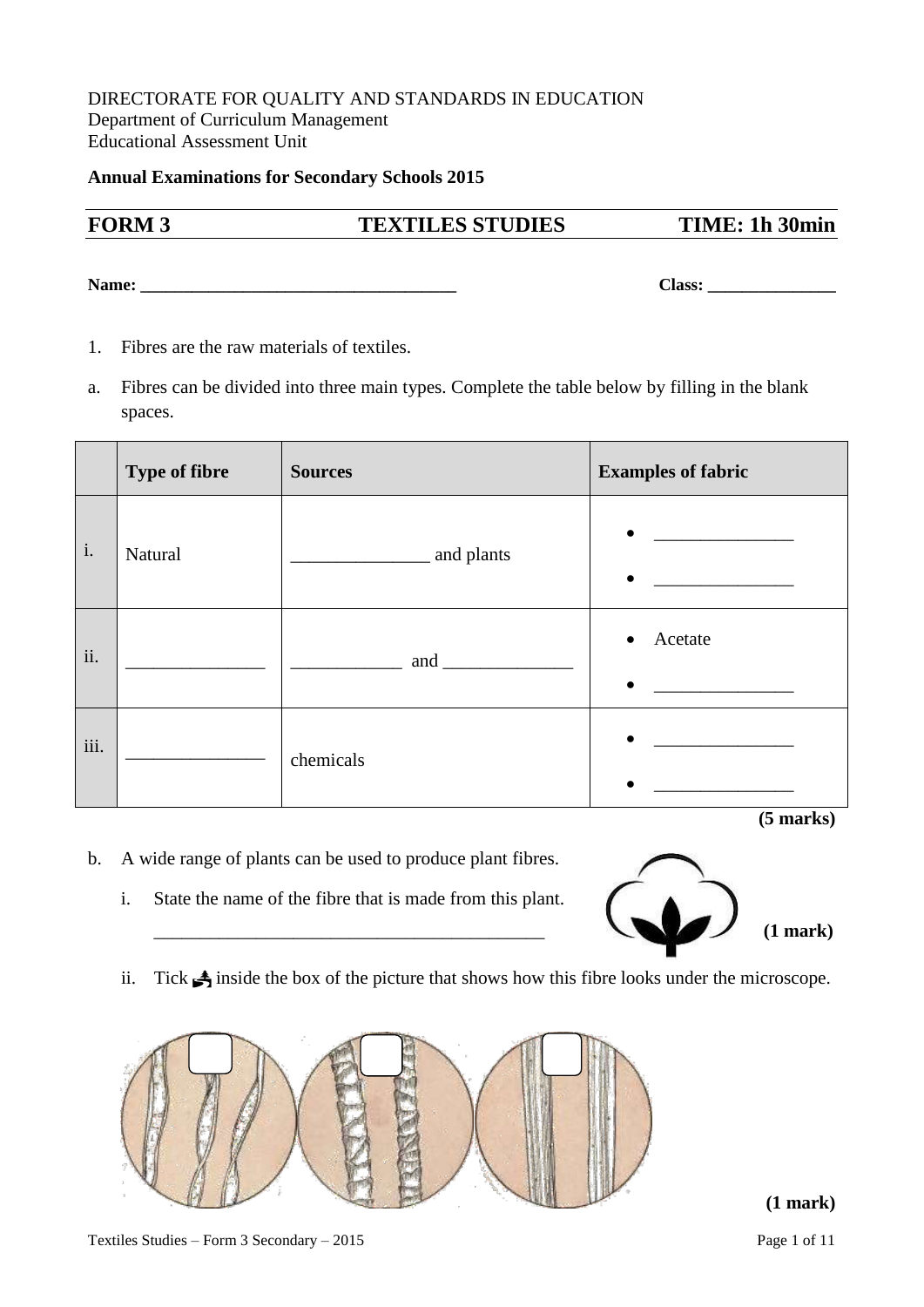|           | iii. Mention two positive and two negative properties of this fibre.                                                 |                     |
|-----------|----------------------------------------------------------------------------------------------------------------------|---------------------|
| $\bullet$ |                                                                                                                      |                     |
| $\bullet$ |                                                                                                                      | $(2 \text{ marks})$ |
|           | iv. Give two examples of fabrics made from this fibre.                                                               |                     |
|           |                                                                                                                      | $(2 \text{ marks})$ |
| V.        | Different finishes can be added to this fibre. Explain the use of the following finishes.                            |                     |
| $\bullet$ |                                                                                                                      |                     |
|           |                                                                                                                      |                     |
|           | ,我们也不能在这里的时候,我们也不能在这里的时候,我们也不能在这里的时候,我们也不能会在这里的时候,我们也不能会在这里的时候,我们也不能会在这里的时候,我们也不                                     | (4 marks)           |
|           |                                                                                                                      |                     |
|           | vi. Name one trade name finish used as a flame retardant on fabrics.                                                 |                     |
|           | <u> 1989 - Johann Barn, mars eta bat erroman erroman erroman erroman erroman erroman erroman erroman erroman err</u> |                     |
|           | Each type of fibre has its own properties which make it suitable for particular jobs.                                | (1 mark)            |
| i.        | Explain why these items were made from the following fibres:                                                         |                     |
|           |                                                                                                                      |                     |

**(4 marks)**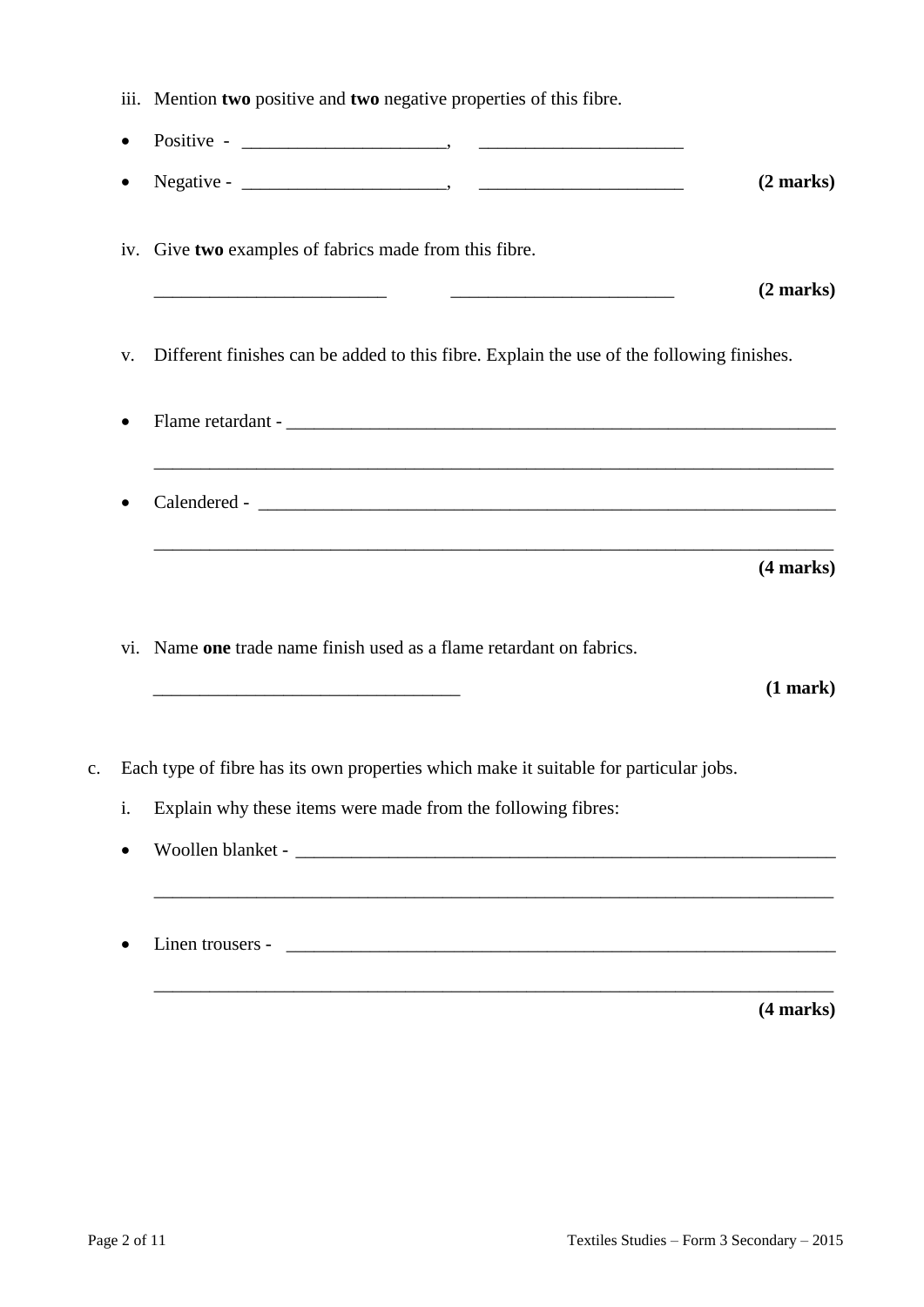d. Fill in the blanks using the appropriate word from the box below.

| Z-twist | fabric | spinning | colour | loom   |
|---------|--------|----------|--------|--------|
| quality | varn   | woven    | faults | bonded |

- Fibres are twisted into by a process called They can be twisted into a \_\_\_\_\_\_\_\_\_\_\_\_\_\_\_\_\_ or an S-twist. The yarn is continually checked for \_\_\_\_\_\_\_\_\_\_\_\_\_\_\_\_\_ and to make sure it has the right twist.
- \_\_\_\_\_\_\_\_\_\_\_\_\_\_\_\_\_ can be added during fibre processing or after spinning. The finished yarn is made into a \_\_\_\_\_\_\_\_\_\_\_\_\_, which can be \_\_\_\_\_\_\_\_\_\_\_\_\_\_\_\_\_\_\_\_ or knitted. Weaving is done using a machine called There are also non-woven and  $fabrics.$
- Several sample lengths of fabric are produced and tested to make sure they are of the correct \_\_\_\_\_\_\_\_\_\_\_\_\_\_\_\_\_. **(5 marks)**
- 2. Textiles are made from a wide range of fibres and fabrics and so they need to be laundered in different ways.
- a. Mention **four** pieces of information found on clothing's care labels.
	- $\bullet$  . The contract of the contract of the contract of the contract of the contract of the contract of the contract of \_\_\_\_\_\_\_\_\_\_\_\_\_\_\_\_\_\_\_\_\_\_\_\_\_\_\_ \_\_\_\_\_\_\_\_\_\_\_\_\_\_\_\_\_\_\_\_\_\_\_\_\_\_\_

\_\_\_\_\_\_\_\_\_\_\_\_\_\_\_\_\_\_\_\_\_\_\_\_\_\_\_\_\_\_\_\_\_\_\_\_\_\_\_\_\_\_\_\_\_\_\_\_\_\_\_\_\_\_

**(2 marks)**

b. The care label on this knitted garment states 'dry flat'. Explain why this is advised.

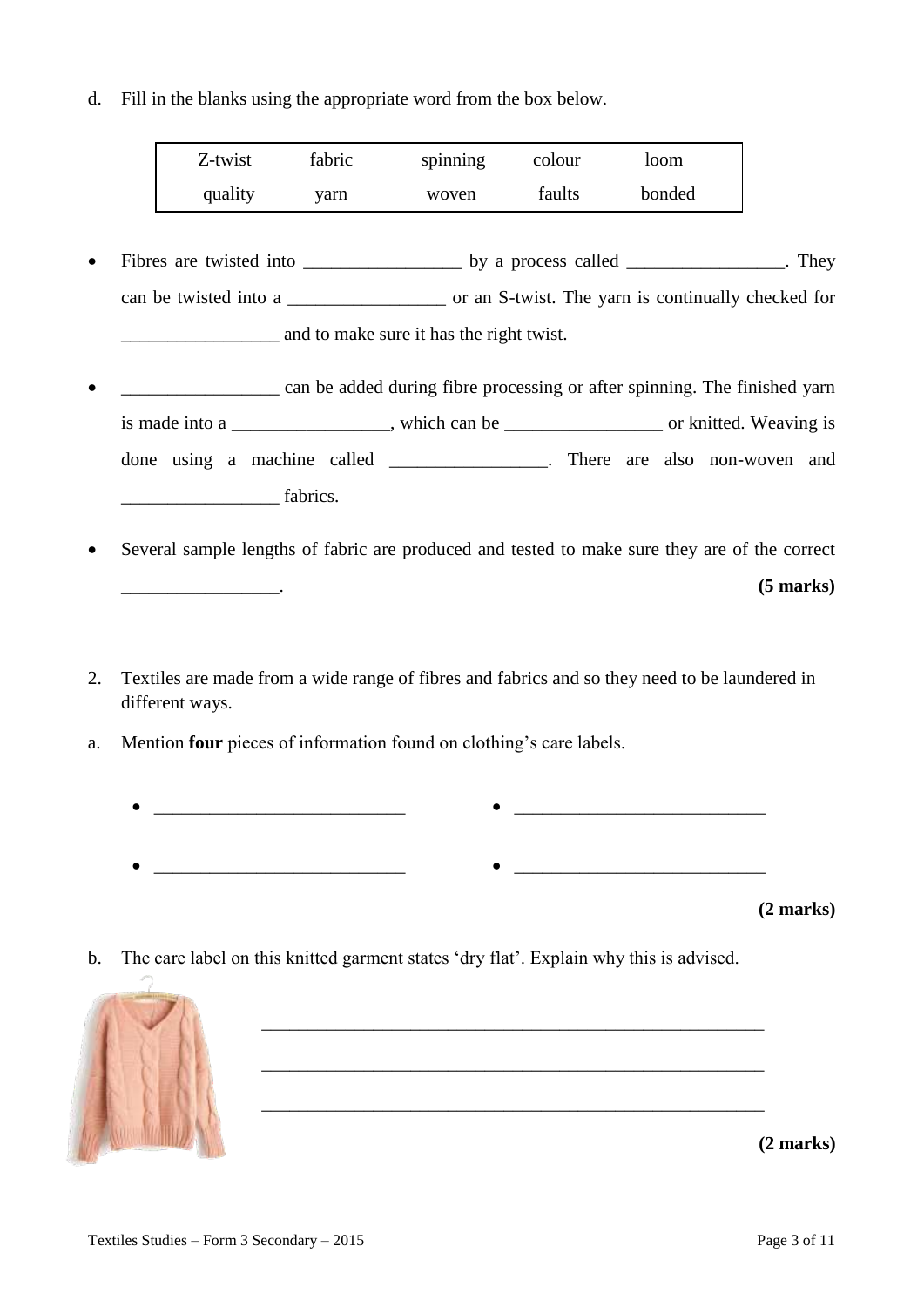c. A 'Jolinesse®' summer pyjama has the following care label.







ii. On the same care label there is another symbol that means 'Do not dry clean'. Draw the symbol in the space provided.

**(1 mark)**

- 3. Ann just bought a sewing machine and she is not satisfied with the product purchased because it is not working properly.
- a. Describe the **three** main steps to be taken to tackle this situation.
- 

\_\_\_\_\_\_\_\_\_\_\_\_\_\_\_\_\_\_\_\_\_\_\_\_\_\_\_\_\_\_\_\_\_\_\_\_\_\_\_\_\_\_\_\_\_\_\_\_\_\_\_\_\_\_\_\_\_\_\_\_\_\_\_\_\_\_\_\_\_\_\_\_\_\_\_\_

**(3 marks)**

b. If this situation remains unresolved, whom should she contact?

**(1 mark)**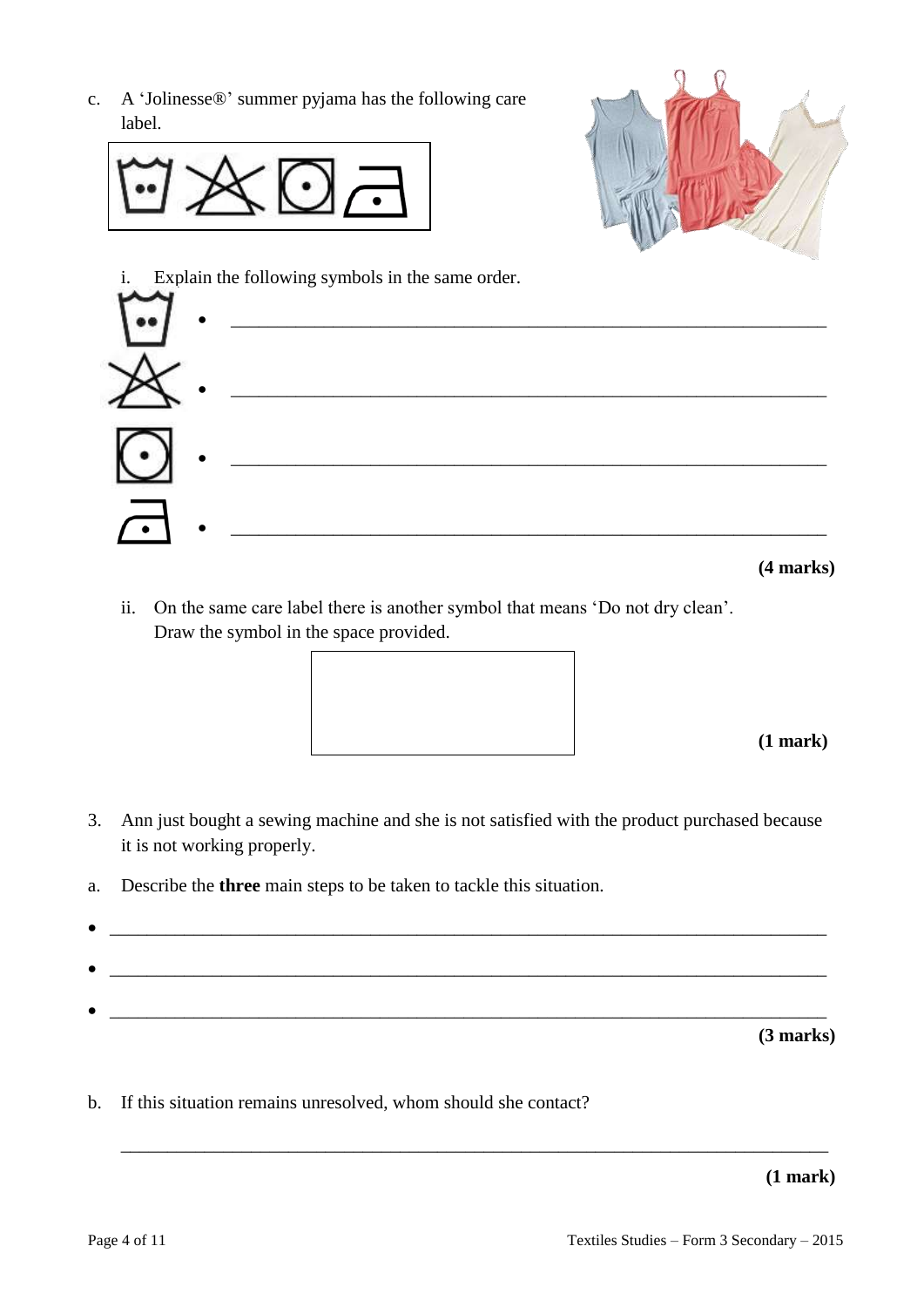4. The picture below shows three bags which have been tie-dyed.



b. Using the flow chart below, fill in the steps that need to be followed to tie-dye fabric.

| 1. Collect equipment and material needed.                                |
|--------------------------------------------------------------------------|
|                                                                          |
|                                                                          |
| 2.                                                                       |
|                                                                          |
|                                                                          |
| 3.                                                                       |
|                                                                          |
|                                                                          |
| 4. Place fabric in boiling water and leave to boil for about 30 minutes. |
|                                                                          |
|                                                                          |
| 5.                                                                       |
|                                                                          |
|                                                                          |
| 6.                                                                       |
|                                                                          |

**(4 marks)**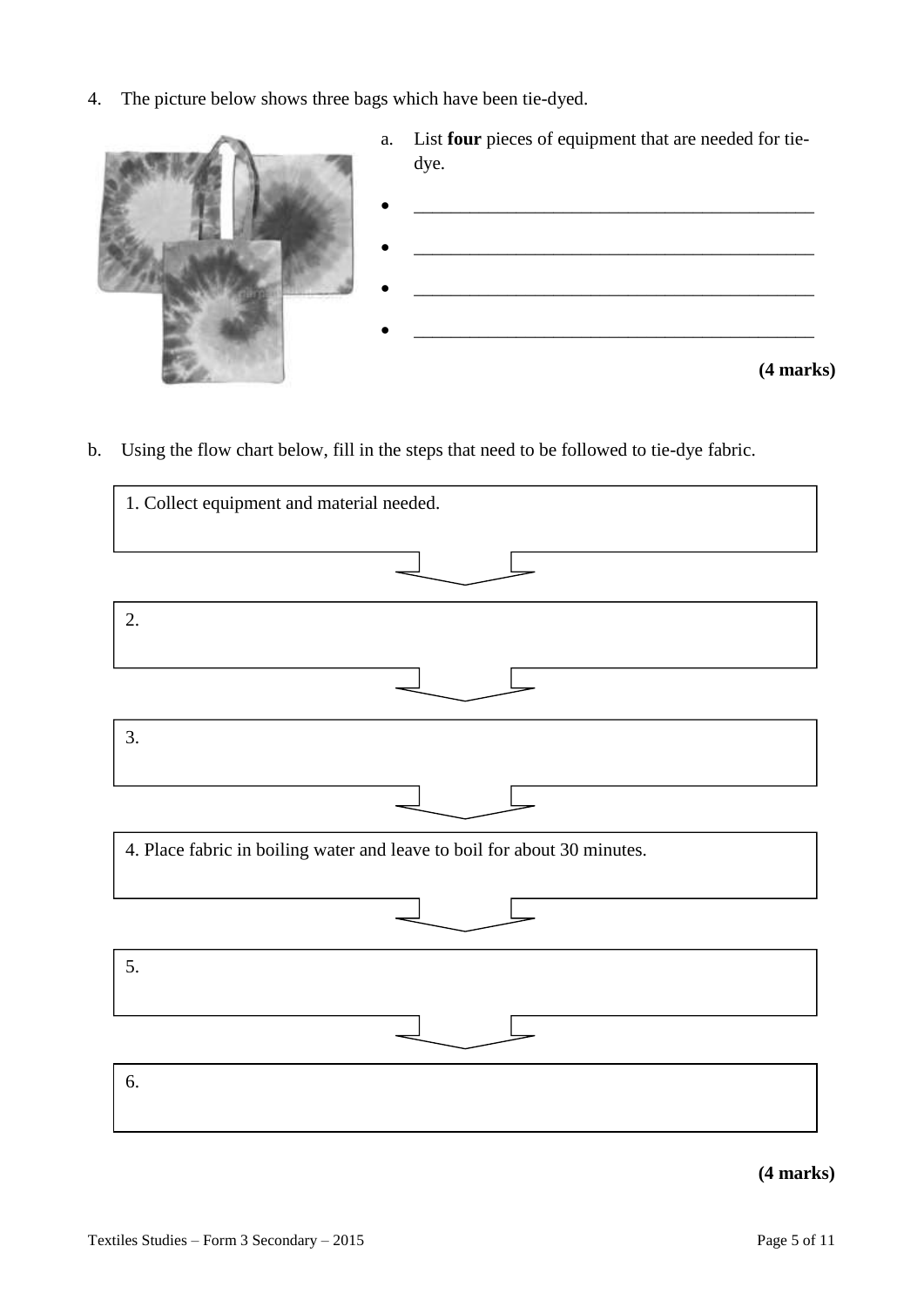c. Give **one** example of natural dyes which could be used to create these colours:

| $i$ . | pink:              |                     |
|-------|--------------------|---------------------|
|       | ii. brown:         |                     |
|       | iii. yellow:       |                     |
|       | iv. purple / blue: | $(2 \text{ marks})$ |
|       |                    |                     |

- d. List **two** safety rules to be followed when dyeing fabrics.
	-
- e. i. In the box below, sketch a design which could be added to the bags. **(2 marks)**
	- ii. Draw and label **two** embroidery stitches which could be embroidered on the bags.



- 5. Leanne is a Textiles Studies student and would like to sew her own pair of trousers, but needs some help.
- a. A pattern is the template from which parts of the garment are traced out onto the fabric.
	- i. Mention **two** pieces of information included in pattern envelopes.
	- \_\_\_\_\_\_\_\_\_\_\_\_\_\_\_\_\_\_\_\_\_\_\_\_\_\_\_\_\_\_\_\_\_\_\_\_\_\_\_\_\_\_\_\_\_\_\_\_\_\_\_\_\_\_\_\_\_\_\_\_\_\_\_\_\_\_\_\_\_\_\_\_\_
	- $\bullet$   $\hspace{0.2cm}$   $\hspace{0.2cm}$   $\hspace{0.2cm}$   $\hspace{0.2cm}$   $\hspace{0.2cm}$   $\hspace{0.2cm}$   $\hspace{0.2cm}$   $\hspace{0.2cm}$   $\hspace{0.2cm}$   $\hspace{0.2cm}$   $\hspace{0.2cm}$   $\hspace{0.2cm}$   $\hspace{0.2cm}$   $\hspace{0.2cm}$   $\hspace{0.2cm}$   $\hspace{0.2cm}$   $\hspace{0.2cm}$   $\hspace{0.2cm}$

**(2 marks)**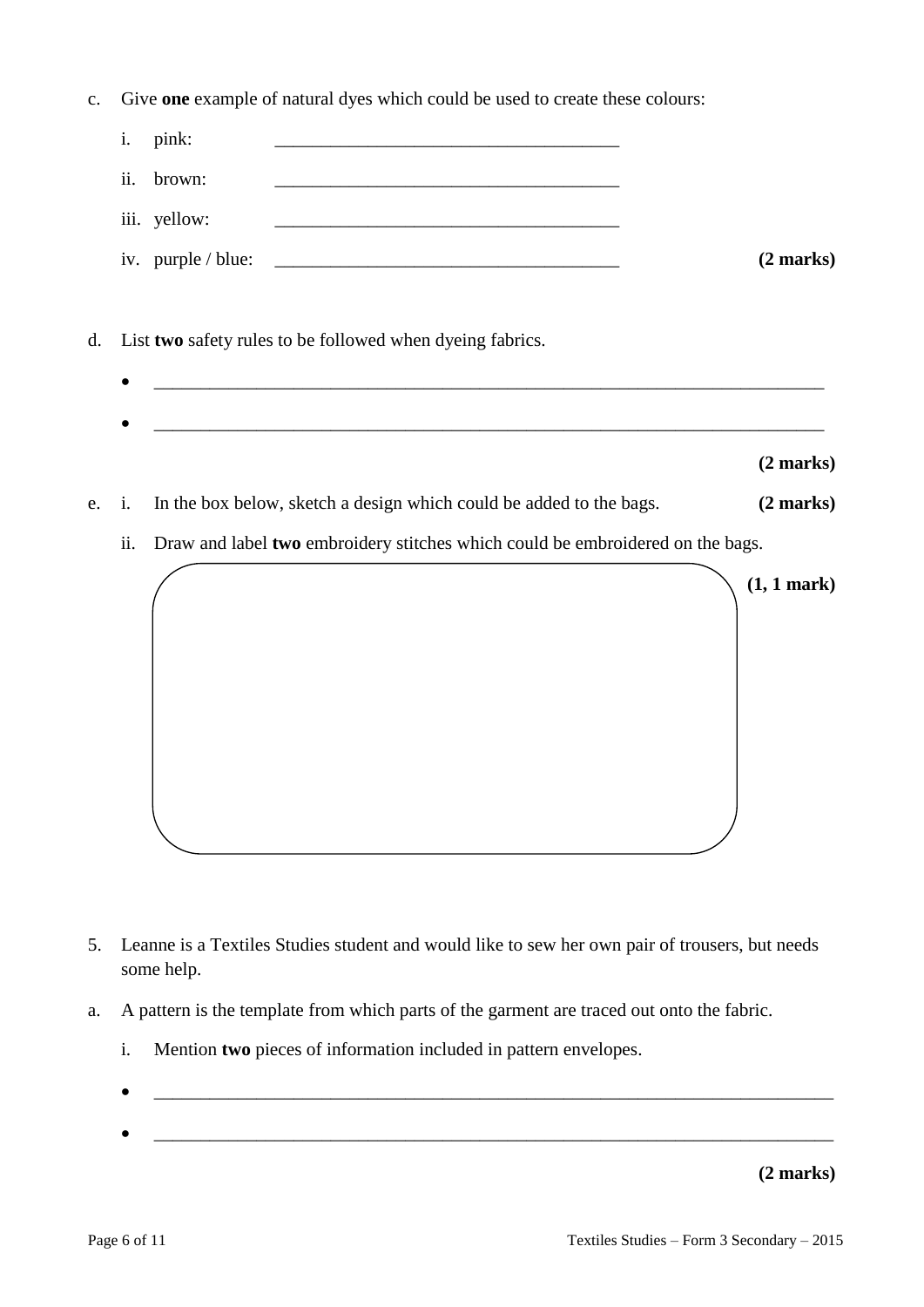ii. Leanne's pattern has some key symbols. Draw the symbol for the following:

| pleat | dart | fabric fold |
|-------|------|-------------|

**(3 marks)**

- b. She prepared her needlework box, but is not sure which tools she would need and the purpose of each.
	- i. Select **four** of the sewing tools needed by writing the numbers 1-4 in the boxes and explain their use when making her garment.

| 1. |                               |                        |
|----|-------------------------------|------------------------|
|    |                               |                        |
| 2. |                               |                        |
|    |                               |                        |
| 3. |                               |                        |
|    | Use: $\overline{\phantom{a}}$ |                        |
| 4. |                               |                        |
|    |                               | $(2, 4 \text{ marks})$ |

ii. Suggest **one** type of fabric Leanne can use for her pair of trousers. Give a reason for your answer.

| Fabric: | <u> 1980 - Jan Samuel Barbara, margaret a shekara 1980 - An tsara 1980 - An tsara 1980 - An tsara 1980 - An tsar</u> |  |
|---------|----------------------------------------------------------------------------------------------------------------------|--|
| Reason: |                                                                                                                      |  |
|         |                                                                                                                      |  |
|         |                                                                                                                      |  |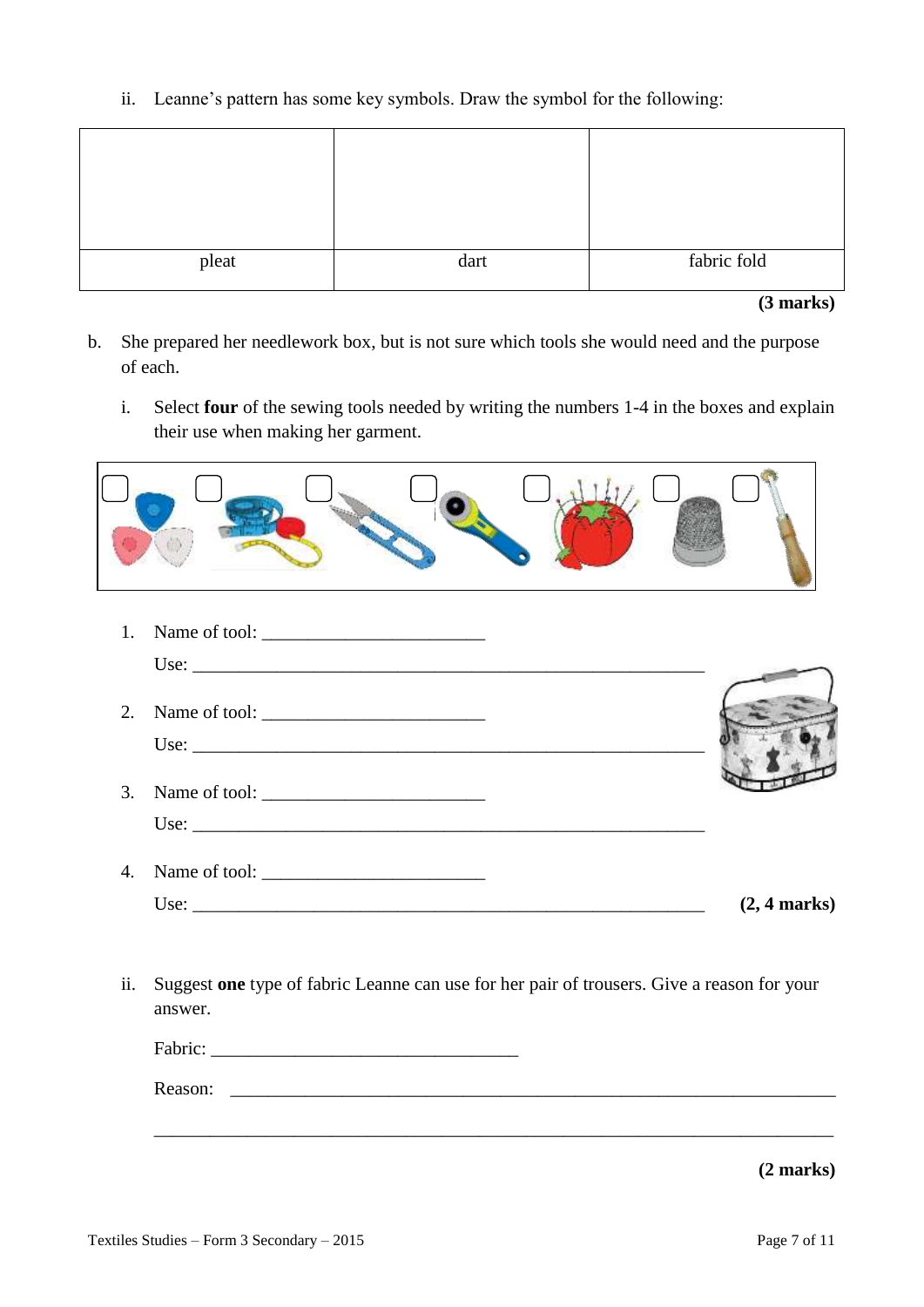c. Leanne is ready to sew her pair of trousers. The following diagram shows how to thread a sewing machine.

Using the key words in the box below, list the steps to follow to thread the sewing machine.



|                | Step   Method |
|----------------|---------------|
| $\mathbf{1}$   |               |
| $\overline{2}$ |               |
| $\mathfrak{Z}$ |               |
| $\overline{4}$ |               |
| 5              |               |

**(5 marks)**

d. Various sewing threads can be used when sewing. Match the name of the sewing thread with its description.

|   | Cotton thread     | It is elastic and used on very thin fabric.                                                                                    |
|---|-------------------|--------------------------------------------------------------------------------------------------------------------------------|
|   | Polyester thread  | It is thicker than sewing thread as it consists of various yarns<br>spun together. It is generally used for creative projects. |
| 3 | Silk thread       | This thread does not stretch and is used for light or medium<br>weight fabrics.                                                |
| 4 | Embroidery thread | It is strong, long-lasting thread used for general sewing.                                                                     |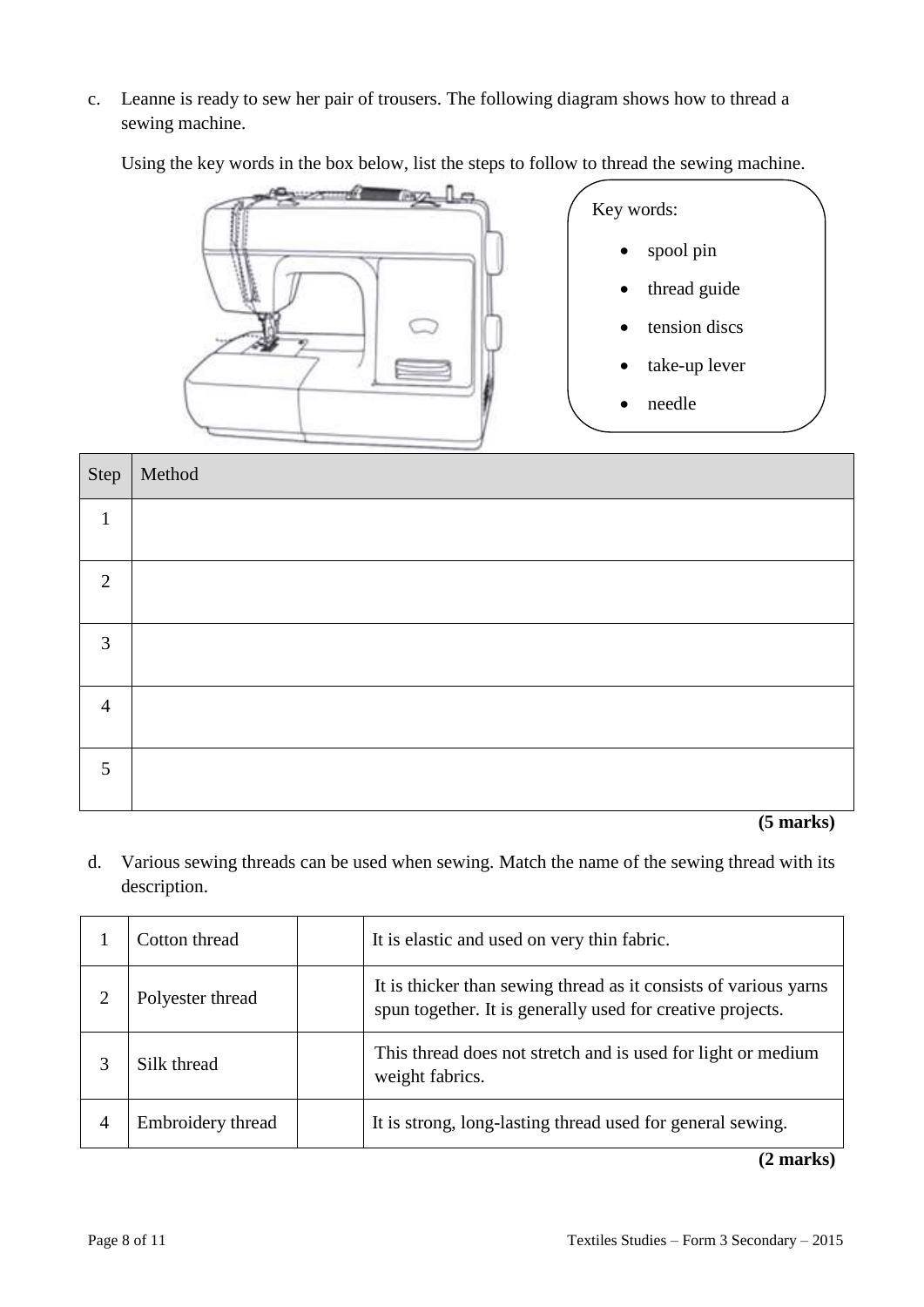e. i. List **two** pressing equipment Leanne would need to press her pair of trousers.



ii. Name the following **three** tools found in the Textiles Studies room and give the function of each one.

|                | <b>Picture</b> | <b>Name</b> | <b>Function (Use)</b> |
|----------------|----------------|-------------|-----------------------|
| л.             |                |             |                       |
| 2              |                |             |                       |
| $\mathfrak{Z}$ |                |             |                       |

**(3, 3 marks)**

- f. Whatever type of hem Leanne chooses to use, it is the last major step in sewing her garment.
	- i. In the spaces provided, write the names of these **two** hemming stitches.



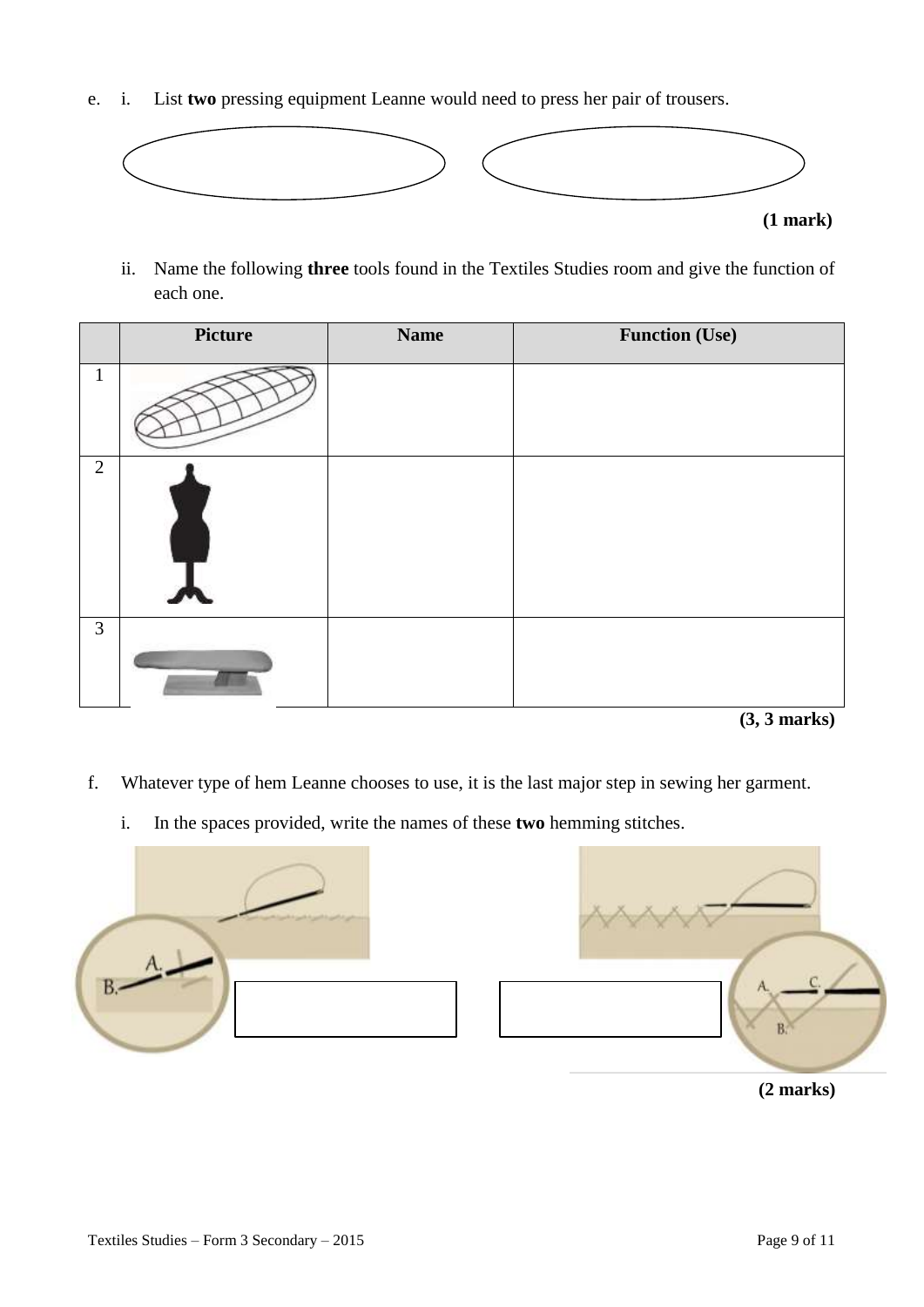- ii. Mention **two** types of finishes for an uncovered hem edge.
- \_\_\_\_\_\_\_\_\_\_\_\_\_\_\_\_\_\_\_\_\_\_\_\_\_\_\_\_\_\_\_\_\_\_\_\_\_\_\_\_\_\_\_\_\_\_\_\_\_\_\_\_\_\_\_\_\_\_\_\_\_\_\_\_\_\_\_\_\_\_\_\_\_

### **(2 marks)**

- 6. All bodies are different and each individual should choose garments which suit their body figure.
- a. Look at the picture below. What is Samantha's body figure type? Underline the correct answer.

| Apple shape | Hour glass | Rectangular shape |
|-------------|------------|-------------------|
|-------------|------------|-------------------|

**(1 mark)**



# b.

i. Keeping in mind her body figure type, design a suitable outfit to wear for her friend's birthday party. Colour your design.

**(2, 2, 2 marks)**

ii. Label **two** fashion features in the outfit drawn and write them in the boxes provided.

| Fashion feature 1 |  |
|-------------------|--|
| Fashion feature 2 |  |

- iii. Point out **two** fashion features that Samantha should avoid to make her look at her best.
	- **(2 marks)**